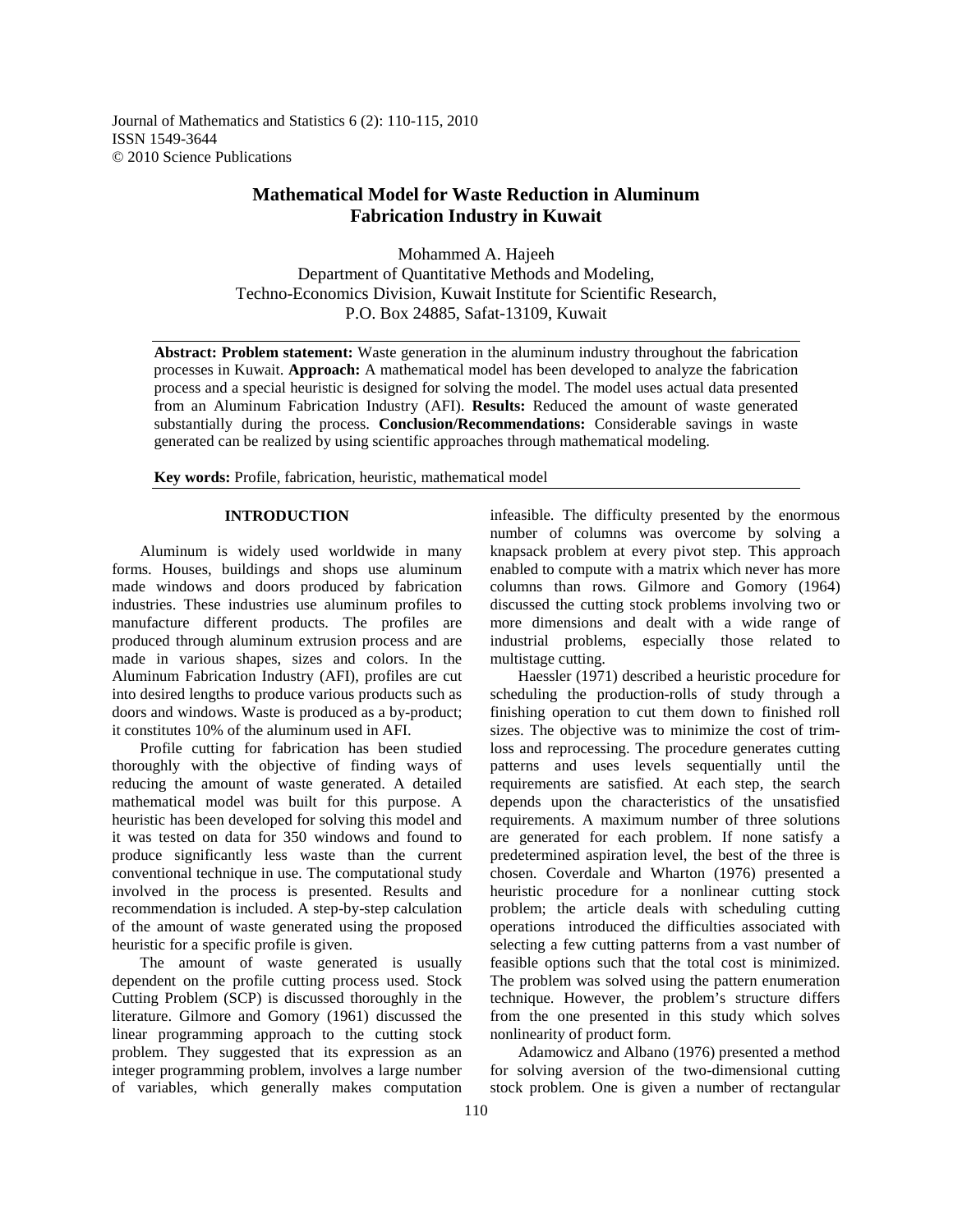sheets and an order for a specified number of each rectangular shape. The goal is to cut shapes out of the sheets in such a way so as to minimize the waste, without using excessive amount of computational time. The solution method utilizes a constrained dynamic programming algorithm to lay out groups of rectangular structures, called strips.

 Christofides and Whitcock (1977) presented a tree search algorithm for a two-dimensional cutting problem, in which there is a constraint on the number of each piece to be produced. His algorithm limits the size of the tree search by deriving and imposing necessary conditions for optimizing the cutting pattern. A dynamic programming approach was used to solve the unconstrained problem and a node-evaluation procedure was used to produce upper bounds during the search.

 Tokuyama and Uneo (1986) discussed the cutting stock problem for large pieces in the iron and steel industries. The industrial challenge was characterized by the existence of a large variety of criteria, such as maximizing yield and increasing efficiency of production lines and the cutting stock problem is accompanied by an optimal selection dilemma. A two phase algorithm was developed using a heuristic; it gives a near-optimal solution in real time and is applied to both batch-solving and on-lone solving of onedimensional cutting large pieces.

 Sumichrast (1986) addressed this issue by interpreting a scheduling problem in the woven fiber glass industry as an example of the cutting stock problem, where wasted production capacity rather than wasted material is to be controlled. A heuristic was produced for scheduling the production.

 Vanderbeck (2000) proposed an integer programming formulation for the problem that involves an exponential number of binary variables and associated columns, each of which corresponds to selecting a fixed number of copies of a specific cutting pattern. The integer program was solved using a column generation approach where the subprogram is a non-linear integer program that can be decomposed into a multiple bounded integer program. Ragsdale and Zobel (2004) identified and discussed a new type of one-dimensional cutting stock problem called the ordered CSP, which explicitly restricts the number of jobs in a production process that can be opened, or processed, at any given point in time. A mathematical formulation is provided for the new CSP model its applicability is discussed with respect to a production problem in the custom door and window manufacturing industry. A Genetic Algorithm (GA) is used for reducing waste levels. Several production scenarios

using GA were tested and computational results are provided.

 Cui and Lu (2009) developed an algorithm that uses both recursive and dynamic programming techniques to solve a rectangular two-dimensional cutting stock problem in a steel bridge construction. Poldi and Arenales (2009) examined the classical onedimensional integer stock cutting problem, they developed a heuristic in order to obtain a integer solution. The objective was to minimize waste generated from cutting the available stocks. Dikili *et al*. (2007) proposed a novel approach for solving a one dimensional cutting stock problem in ship building. They used cutting patterns obtained by the analytical methods and mathematical modeling stage. By minimizing both the number of different cutting patterns and material waste, they proposed method was able to capture the ideal solution of the analytical methods. Feng *et al*. (2002) used artificial neural network in metal cutting processes, while Al-Wedyan *et al*. (2001) used fuzzy modeling techniques for down milling cutting problem. Singh *et al*. (2002) illustrated the effectives of Taguchi method in stock cutting problem.

### **MATERIALS AND METHODS**

**Aluminum Profile Extrusion (APE):** Aluminum profile extrusion process involves several stages such as:

- Castings: Pure aluminum ingots, aluminum waste and other additives are mixed in a furnace at specified temperature to produce logs. Some plants forego this stage by importing ready-made billets or logs.
- LOG cutting: Each log is cut into standard billets according to demand. Extrusion: Billets are passed through an extrusion machine where profiles of different types and shapes are produced according to orders.
- Aging: The extruded aluminum profiles are placed into an aging furnace in order to increase its strength and durability.
- Polishing: At this stage profiles are thoroughly polished before being either anodized or painted
- Painting: Profiles are painted with the customers desired colors.
- Anodizing: Profiles are placed in anodizing tanks and colored according to customer's requests. The coloring must meet specifications, or the profile will be rejected and scrapped.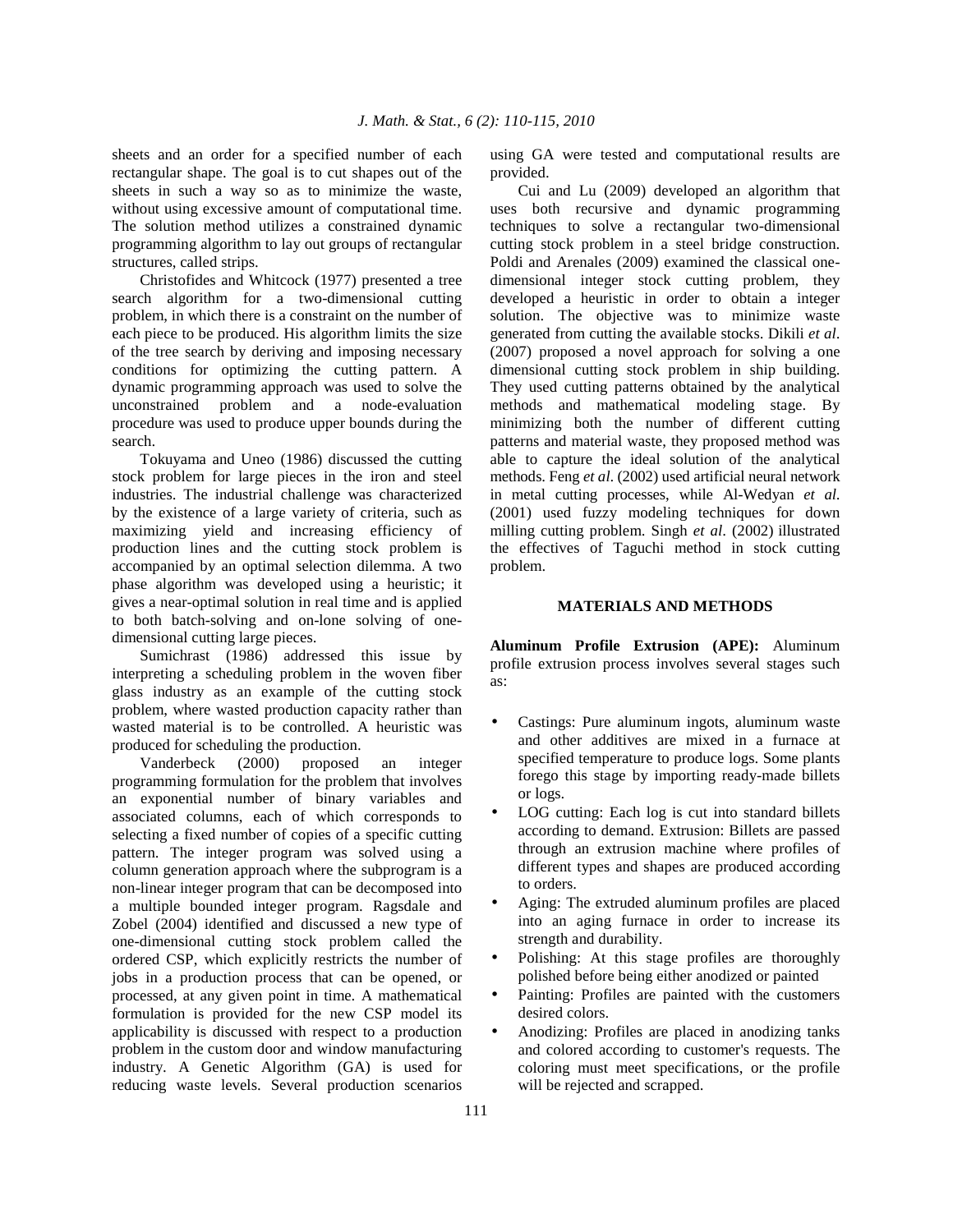| Table 1: Weight and percentage of total waste produced at AFI |   |     |                           |                                        |       |  |
|---------------------------------------------------------------|---|-----|---------------------------|----------------------------------------|-------|--|
|                                                               |   |     | Aluminum<br>profiles used | Waste weight<br>Percentage<br>per year |       |  |
| Year                                                          |   |     | per year (kg)             | (tons)                                 | waste |  |
|                                                               |   |     | 1070                      | 99                                     | 9.0   |  |
|                                                               |   |     | 716                       | 77                                     | 11.0  |  |
|                                                               |   |     | 480                       | 41                                     | 9.0   |  |
| Mean                                                          |   |     | 755                       | 72                                     | 9.5   |  |
| Standard deviation                                            |   | 297 |                           | 29                                     |       |  |
|                                                               |   |     |                           |                                        |       |  |
|                                                               | P | P   | P                         | P                                      | S     |  |
|                                                               |   |     |                           |                                        |       |  |



 After the extrusion process, profiles are sent to different local or regional fabrication plants. The AFI consumes more than 100 tons/month of the aluminum produced by the local extrusion plant (AEC). At AFI, profiles are cut into different lengths to produce different products such as windows and doors. Large amounts of waste are generated at the fabrication process (Table 1).

 In order to reduce the amount of waste generated, a mathematical model is developed a heuristic based on a stock cutting problem is produced and used (Fig. 1).

### **Mathematical model:**

Minimize  $Z =$  Minimze  $[ML - pN]$ 

Subject to :

 $ML \ge pN$  (1)

 $L \ge pX$  (2)

 $MX \ge N$  (3)

 $L \leq pX$  (4)

 $S \le L \le U$  (5)

$$
L, S, U \ge 0 \tag{6}
$$

 $M, X \ge 0$  and integers (7)

### Where:

Decision variables:

- $L =$  Length of the profile
- $X =$  Number of pieces of the desired length in each profile
- M = Number of profiles used



Fig. 2: Flowchart of the proposed heuristic

Input parameters:

- $p =$  Length of each piece
- $N =$  Total number of pieces of length p demanded (ordered)
- $U =$  Upper bound on the length of each profile
- $S =$  Lower bound on the length of each profile

**Proposed heuristic:** The heuristic initially takes the length of the profile to be as long as possible (U) and finds both the number of profiles to be ordered (M) for a specific demand the number of pieces produced by each profile  $(X)$  for a given piece-length  $(p)$ . Keep reducing the profile length calculate X and M and the amount of waste produced (Z) for different profile lengths (L) above the lower bound S (cm) and below the upper bound U (cm). Find the minimum of all waste produce  $(Z^*)$  by different L, X, M. The L<sup>\*</sup>, X<sup>\*</sup>, M<sup>\*</sup> produced by the minimum  $Z$  value  $(Z^*)$  are the best values for the decision variables. A flow chart of the heuristic is given in Fig. 2; a step by step presentation of the heuristic is as follows:

Step 1: Let L=U Step 2:  $M = [pN/U]$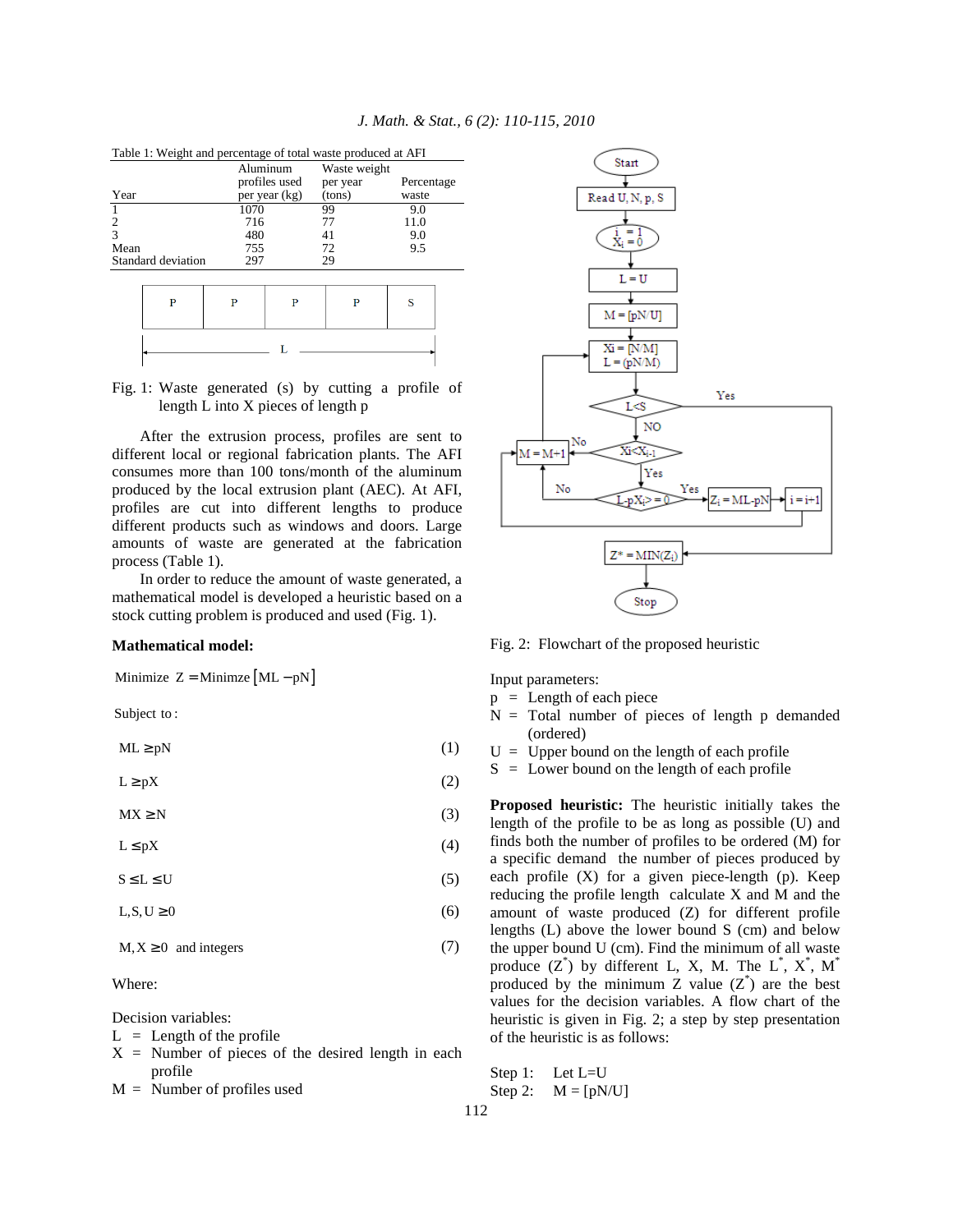| Table 2: Comparison of actual and predicted waste from cutting profiles for 80 windows at AFI |                |                      |                 |                                                              |         |                                                                   |      |
|-----------------------------------------------------------------------------------------------|----------------|----------------------|-----------------|--------------------------------------------------------------|---------|-------------------------------------------------------------------|------|
|                                                                                               |                | Length $(p)$ of each | Number $(N)$ of | Profile Length $(L)$ (cm)<br>------------------------------- |         | Total scrap generated<br>$(cm) Z = (ML-pN)$<br>------------------ |      |
| Sr. No.                                                                                       | Profile number | piece (cm)           | pieces needed   | $Conv.*$                                                     | $Heut+$ | Conv.                                                             | Alg. |
|                                                                                               | 1440           | 61.7                 | 160             | 600                                                          | 620     | 805                                                               | 48   |
|                                                                                               | 1440           | 71.7                 | 160             | 600                                                          | 580     | 528                                                               | 128  |
| 3                                                                                             | 1440           | 59.7                 | 160             | 600                                                          | 600     | 54                                                                | 48   |
| 4                                                                                             | 2117           | 63.3                 | 160             | 600                                                          | 510     | 546                                                               | 72   |
|                                                                                               | 2117           | 23.7                 | 320             | 600                                                          | 640     | 163                                                               | 96   |
| 6                                                                                             | 2117           | 63.0                 | 160             | 600                                                          | 635     | 594                                                               | 80   |
|                                                                                               | 2117           | 41.5                 | 160             | 600                                                          | 670     | 228                                                               | 60   |
| 8                                                                                             | 2117           | 51.5                 | 160             | 600                                                          | 520     | 503                                                               | 80   |
| Total scrap                                                                                   |                |                      |                 |                                                              |         | 3421                                                              | 612  |

### *J. Math. & Stat., 6 (2): 110-115, 2010*

\*: Conventional techniques used at AFI; +: Proposed heuristic

Table 3: Comparison of actual and predicted waste from cutting profiles for 250 windows at AFI

| Sr. No.        | Profile number | Length $(p)$ of each<br>piece (cm) | Number (N) of<br>pieces needed | Profile Length $(L)$ (cm) |         | Total scrap generated<br>$(cm) Z = (ML-pN)$ |      |
|----------------|----------------|------------------------------------|--------------------------------|---------------------------|---------|---------------------------------------------|------|
|                |                |                                    |                                | $Conv.*$                  | $Heut+$ | Conv.                                       | Alg. |
|                | 2181           | 109.0                              | 1000                           | 575                       | 660     | 4000                                        | 1210 |
| $\overline{2}$ | 2182           | 99.0                               | 500                            | 620                       | 600     | 1660                                        | 900  |
| 3              | 2183           | 99.0                               | 500                            |                           | 600     | 1660                                        | 900  |
| $\overline{4}$ | 2056           | 98.0                               | 1000                           | 610                       | 590     | 3320                                        | 530  |
| 5              | 2057           | 98.0                               | 1000                           | 610                       | 590     | 3320                                        | 530  |
| 6              | 2058           | 42.0                               | 2000                           | 610                       | 590     | 1540                                        | 370  |
|                | 2059           | 45.0                               | 1000                           | 600                       | 630     | 1155                                        | 360  |
| 8              | 2059           | 98.0                               | 1000                           | 600                       | 590     | 3320                                        | 530  |
| 9              | 2060           | 103.5                              | 1000                           | 575                       | 520     | 11000                                       | 500  |
| Total scrap    |                |                                    |                                |                           |         | 30975                                       | 5830 |

\*: Conventional techniques used at fabrication industry;  $\dot{ }$ : Proposed heuristic

|     | Step 3: $X_i = [M/N]$                                                                    | if $X_i \leq X_{i+1}$ increase M and                   |  |
|-----|------------------------------------------------------------------------------------------|--------------------------------------------------------|--|
|     |                                                                                          | calculate $X_i$ until the new $X_i$                    |  |
|     |                                                                                          | is greater than the previous                           |  |
|     |                                                                                          | $X_{i-1}$ i.e., $X_i \leq X_{i-1}$ .                   |  |
|     | Step 4: $L = (pN/M)$                                                                     |                                                        |  |
|     | L < S                                                                                    | if yes go to 7, otherwise                              |  |
|     |                                                                                          | continue.                                              |  |
|     | Step 5a: L-pX <sub>i</sub> $\geq$ 0                                                      | Go to step 6.                                          |  |
|     | Step 5b: $L-pX_i \le 0$                                                                  | Let $M = M+1$ and go to step                           |  |
|     |                                                                                          | 3.                                                     |  |
|     |                                                                                          | Step 6: $Z_i = ML-pN$ Let $M = M+1$ and $i = i+1$ , go |  |
|     |                                                                                          |                                                        |  |
|     | to step 3.<br>Step 7: $Z^* = \text{minimum } (Z_i)$ list $L^*$ , $M^*$ , $X^*$ and stop. |                                                        |  |
| [a] | largest integer greater or equal to a.                                                   |                                                        |  |

 The results of applying the above heuristic on the data provided by the AFI are shown in Table 2 and 3 which present the total amount of waste generated by the conventional method currently used by the industry compares it to the waste produced if the special heuristic is used.

**Computational study:** The proposed algorithm for profile cutting was implemented on two batches of 80 and 250 windows, respectively. Several profiles are used in producing each window. The profile type, the desired piece-length the quantity needed are presented in Table 1, along with the waste generated from cutting each profile by fabrication industry's conventional method and by the proposed heuristic. The heuristic obviously generates far less waste than the conventional method. A step-by step calculations of the waste generated when cutting profile number 1440 to provide a piece of 71.7 cm piece cutting profile number 2117 to produce a 23.7 cm piece is given in two examples.

# **Examples:**

## **Example 1:**

Profile Number 2117,  $p = 23.7$  cm,  $N = 320$  pieces

Step 1:  $L = 700$ cm Step 2:  $M = [(23.7)(320)/700] = 11$  profiles Step 3:  $X = [(320)/11] = 30$ Step 4: L =  $[(23.7)(320)/11] = 698.45$  cm

Let  $L = 690$  cm  $> 500$  cm Step 5: L-pX = 690- 23.7 (30) = - 21, M = M+1 = 11 +1  $=12$ Step 3:  $X = [(320)/12] = 27$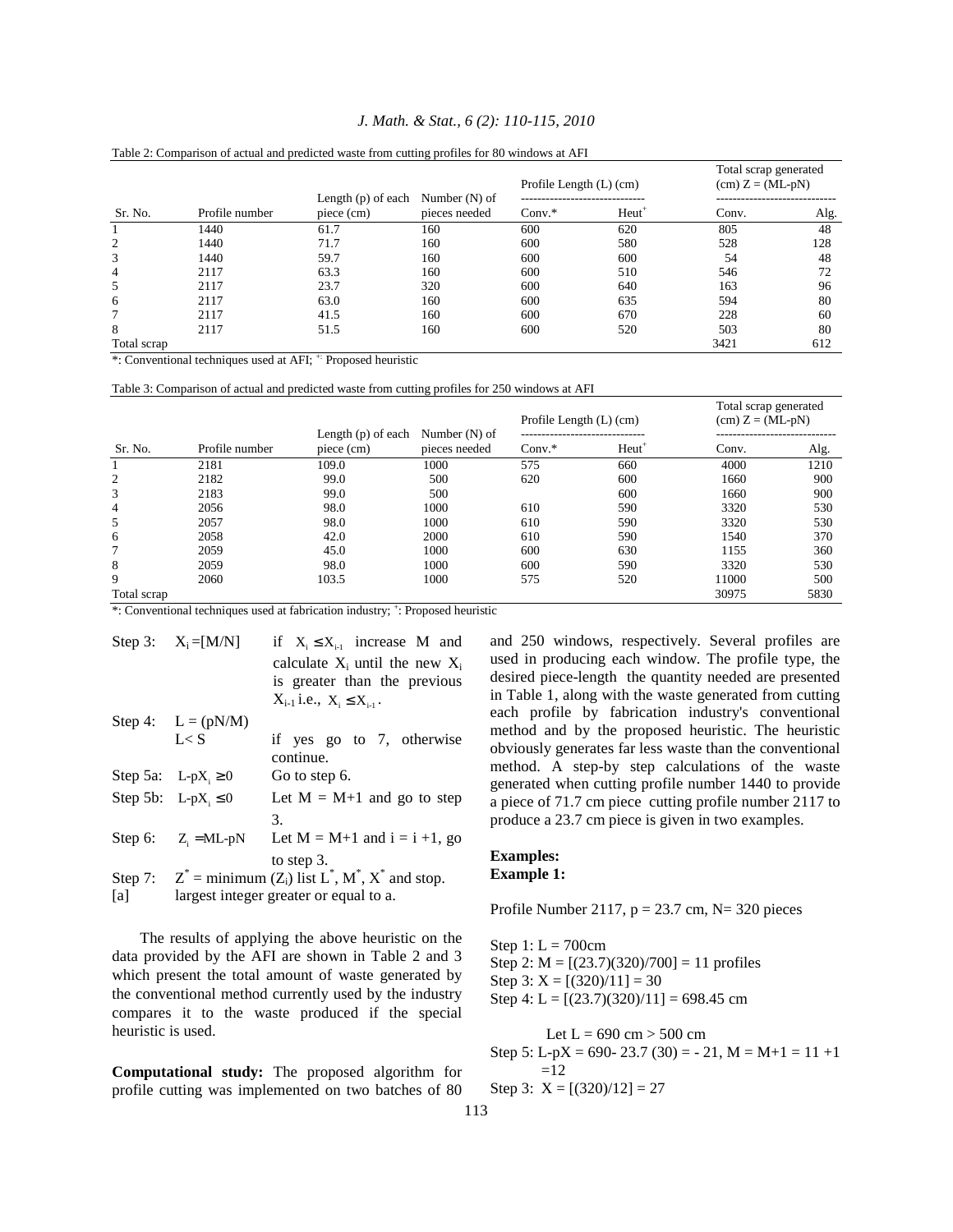Step 4: L =  $[(23.7)(320)/2 = 632$  cm Step 5: L-pX = 640- 23.7 (27) =  $0.10$ Step 6:  $Z = LM-pN = 7680-7584 = 96cm$ Step 4: L =  $[(23.7)(320)/12] = 632$  cm Let  $L = 640 > 500$ Step 5: L-pX =  $640 - 23.7(27) = 0.10$ Step 6:  $Z = LM-pN = 7680-7584 = 96cm$ ,  $M = 13$ Step 4: L =  $[(23.7)(320)/13] = 583.4$  cm Let  $L = 590$  cm  $> 500$  cm Step 3:  $X = [(320)/13] = 25$ Step 5: L-pX = 590- 23.7 (25) = -2.5, M= 14 Step 3:  $X = [(320)/14] = 23$ Step 4: L =  $[(23.7)(320)/14] = 541.7$  cm Let  $L = 550$  cm  $> 500$  cm Step 5: L-pX = 590- 23.7 (23) = 4.9 Step 6:  $Z = LM-pN = 116$  cm,  $M = 15$ Step 4: L =  $[(23.7)(320)/15] = 505$ cm Let  $L = 510 \text{ cm} > 500 \text{ cm}$ 

Step 3:  $X = [(320)/15] = 22$ Step 5: L-pX = 51- 23.7 (22) = -11.4, M =  $M+1=15+1=16$ Step 3:  $X = [(320)/16] = 20$ Step 4: L =  $[(23.7)(320)/16] = 474.0$ 

 $L= 470.0< 500$ 

Step 7:  $Z =$  Minimum (96,116) = 96 cm

$$
L = 640
$$
  

$$
M = 12
$$
  

$$
X = 27
$$

### **Example 2:**

Profile Number 1440,  $p = 713.7$  cm,  $N = 160$  pieces

Step 1:  $L = 700$ cm Step 2:  $M = [(71.7)(160)/700] = 171$  profiles Step 4: L =  $[(71.7)(160)/17] = 674.82$  cm

Let  $L = 680$  cm  $> 500$  cm

Step 3: 
$$
X = [(160)/17] = 10
$$
 pieces

Step 5: L-pX = 680- 17.7 (10) = - 37, M = M+1 = 17  $+1 = 19$ 

Step 3:  $X = [(160)/18] = 9$  pieces Step 5: L-pX = 680- 71.7 (9) = 34.7 Step 6:  $Z = LM-pN = 768cm$ ,  $M = M+1 = 18 + 1 = 18$ Step 4: L =  $[(71.7)(160)/19] = 603.8$  cm Let  $L = 610 > 500$ Step 3:  $X = [(160)/19] = 9$  pieces,  $M = M+1 = 19+1$  $=20$ Step 3:  $X = [(160)/20] = 9$  pieces,  $M = M+1 = 19+1$  $=20$ Step 4: L =  $[(71.7)(160)/20]$  = 573.86 cm Let  $L = 580$  cm  $> 500$  cm Step 5: L-pX = 580- 23.7 (20) = 6.4 cm Step 6:  $Z = LM-pN = 11600-11472 = 128cm$ , M  $M+1=$  $20 + 1 = 21$ Step 4: L =  $[(71.7)(160)/21] = 546.3$  cm Let  $L = 550$  cm  $> 500$  cm Step 3:  $X = [(160)/21] = 8$ ,  $M = M+1 = 21+1 = 22$ Step 3:  $X = [(160)/22] = 8$ ,  $M = M+1 = 221+1 = 23$ Step 3:  $X = [(160)/23] = 7$ ,  $M = M+1 = 221+1 = 23$ Step 4: L =  $[(71.7)(160)/23] = 498.8$  cm Step 5: L-pX = 590- 23.7 (25) = -2.5, M= 14 Step 3:  $X = [(320)/14] = 23$ Step 7:  $Z =$  Minimum (768,128) = 128 cm  $L = 580$  cm  $M = 20$  $X = 128$  cm

### **RESULTS AND DISCUSSION**

 Table 2 and 3 present detailed information on cutting profiles for window fabrication at the AFI. Table 2 shows the amount of waste generated by the profiles used in producing the first batch of 80 windows. The conventional procedure produced 34.21 m whereas the heuristic produced 6.12 m, a difference of around 28 m. Table 3 shows the amount of waste generated by profiles used in fabricating 250 windows. The fabrication industry's conventional procedures produced 309.75 m, whereas the proposed heuristic algorithm produced 580.30 m, a difference of around 251.45 m of scrap.

### **CONCLUSION**

 The aluminum fabrication industries generate large amounts of scrap, mainly due to techniques used in